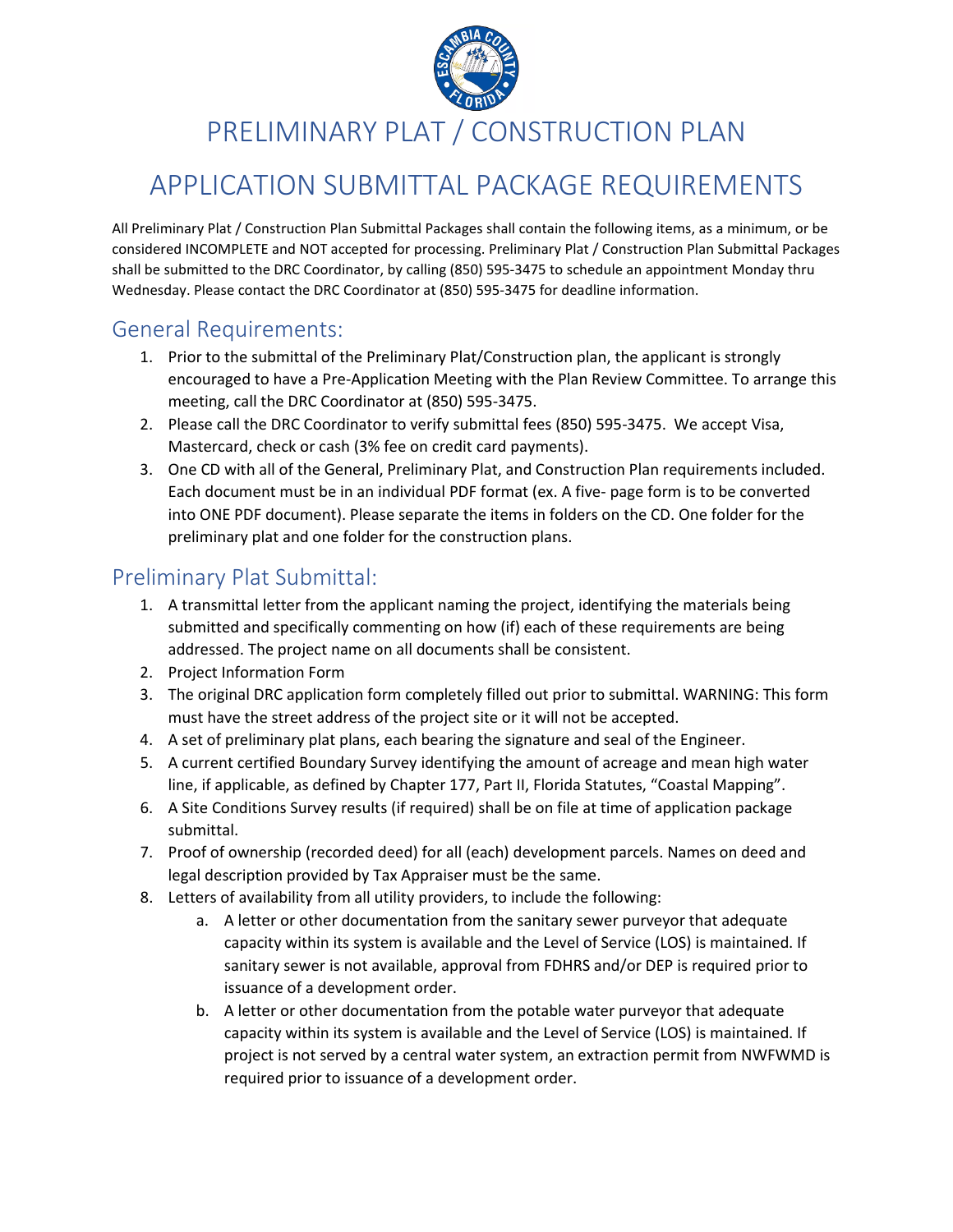### Construction Plan Submittal:

- 1. A transmittal letter from the applicant naming the project, identifying the materials being submitted and specifically commenting on how (if) each of these requirements are being addressed. The project name on all documents shall be consistent.
- 2. Project Information Form
- 3. The original DRC application form completely filled out prior to submittal. WARNING: This form must have the street address of the project site or it will not be accepted.
- 4. A Site Conditions Survey results (if required) shall be on file at time of application package submittal.
- 5. One set of Subdivision Construction Plans
- 6. A set of Stormwater Management Plan (includes narrative and calculations
- 7. Geotechnical Data
- 8. Technical Specification
- 9. Utility Notification Letters
- 10. A Lot Grading Plan **To include items listed below**

### Itemsto be included on the Lot Grading Plan are as follows:

- a. Directional flow arrows on each of the proposed lots in the subdivision showing grading requirements to positive outfall.
- b. Identify a minimum of two bench marks, not more than 1500 feet apart and no closer than 600 feet apart, with the location, elevation (NVGD Datum), and benchmark description.
- c. Provide a fence restriction note for the drainage easements (public and private) to remain unobstructed. FYI: The Final Plat and Covenants and Restrictions document shall also include the note.
- d. Show proposed and existing contours and how they will be tied together.
- e. The 100-year flood zone FEMA elevation data as indicated on the FIRM or FHBM.
- f. Label the pond acreages and *dry* designations.
- g. Show setback information for the homebuilders.
- h. Add note that the conveyance swales shall be built by the Contractor and treatment or side yard swales shall be built by the Homebuilder.
- i. Provide a typical private drainage easement swale cross section detail along each lot property lines.
- j. Add note that Home equipment (ie AC Units) shall not hinder the proper installation and/or function of the side yard swales.
- k. Provide Finished Floor Elevations (FFE) for all lots and spot elevations at the rear of every other perimeter lot line to ensure offsite runoff is not impeded or created.
- l. Determine if all lots will be able to accommodate a slab foundation, if not, indicate on the plans that other foundations may need to be considered (or they may be responsible for retaining walls) by the Homebuilder.
- m. Provide a Typical Lot Grading Plan detail with applicable notes.
- n. Provide and highlight a maximum allowable lot coverage based on the actual stormwater calculations.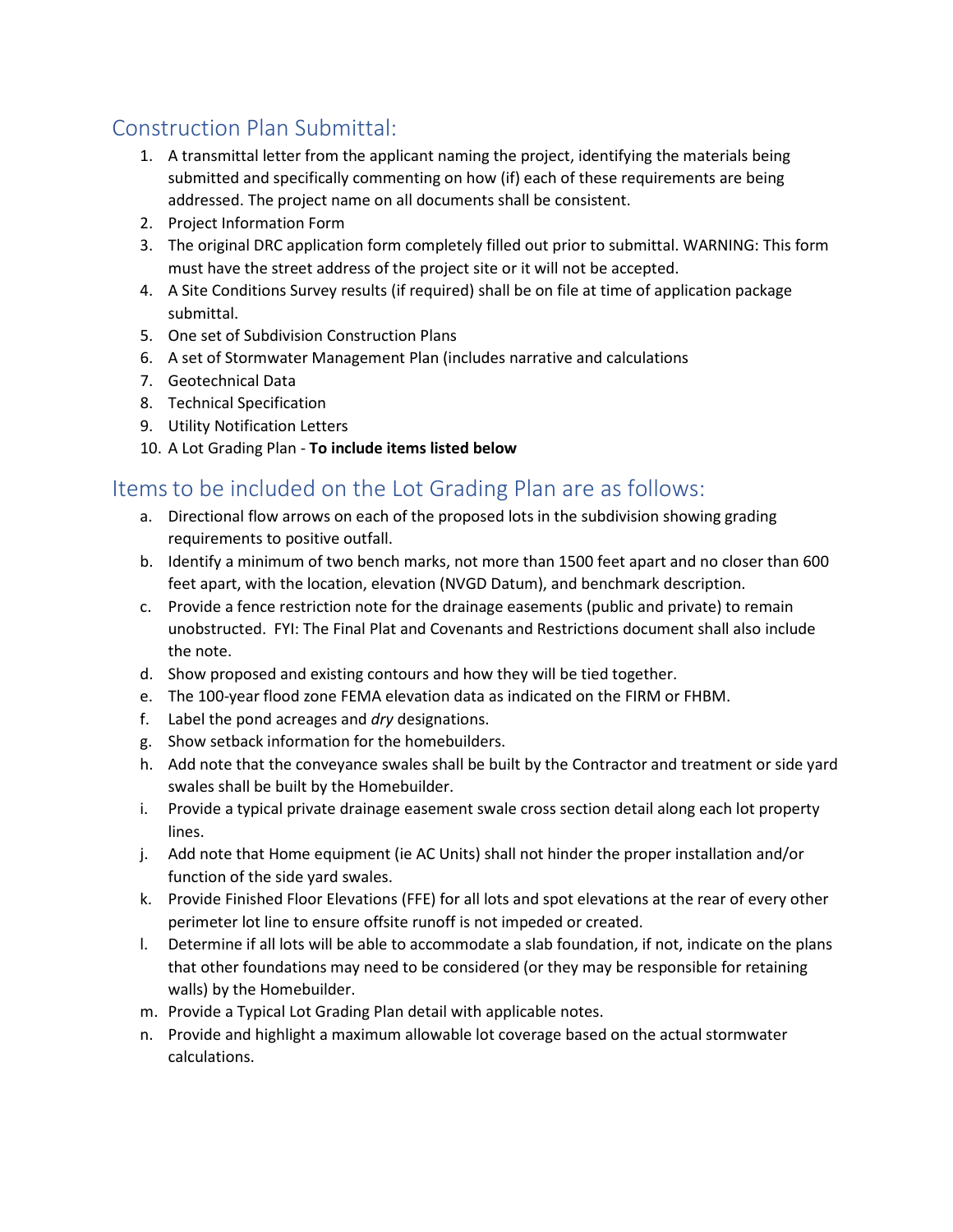- o. Show typical sediment and erosion control measures specific to homebuilder, i.e. silt fencing on the down gradient slopes and typical 12' wide 4" thick FDOT #1 aggregate access location details to be used during home construction.
- p. Utilize accepted best management practices for sufficient erosion and sediment control
- q. Typical driveway connection detail for residential driveways consistent with drainage system. On detail ensure gutter flow is maintained by noting driveway elevation is to be at or above top of curb elevation. Also include note reference saw-cut curb removal.